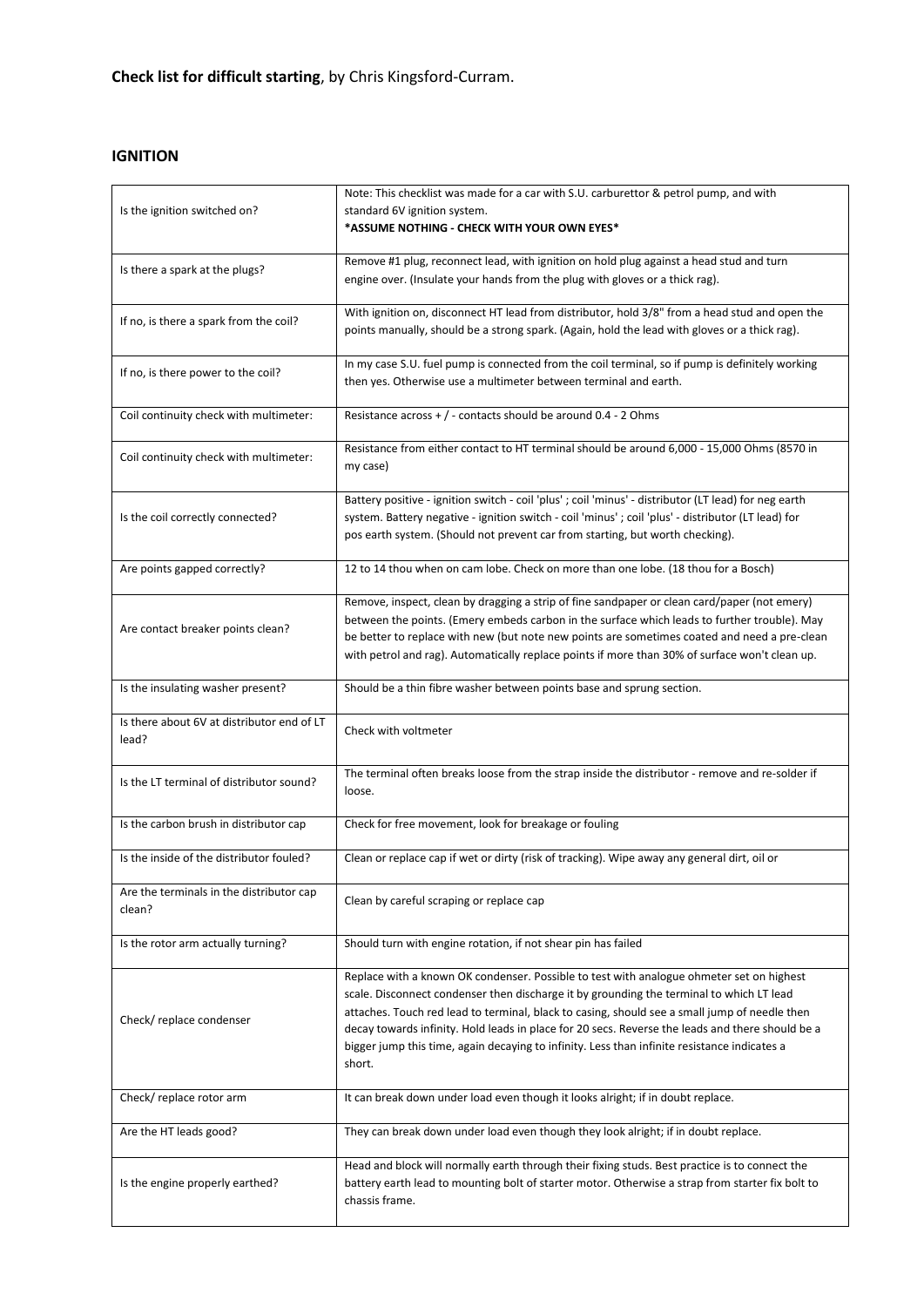| Is the ignition timing correct? | Check points open on COMPRESSION stroke (n.b. not 180 deg out - easily done) just before            |
|---------------------------------|-----------------------------------------------------------------------------------------------------|
|                                 | TDC - about 1.25" on the flywheel or $2 \approx 3$ mm of piston travel. Rotor arm should be aligned |
|                                 | with appropriate terminal in distributor cap. You can check which is compression stroke either      |
|                                 | with a thumb over the plug hole while turning engine, or remove valve chest cover and feel          |
|                                 | the tappets - they will rattle slightly when valves are closed, and go tight when valves are        |
|                                 | open (both should be closed during compression stroke).                                             |
|                                 |                                                                                                     |

#### **FUEL**

| Is there petrol in the tank?                            |                                                                                                                                                                                                                                                                                        |
|---------------------------------------------------------|----------------------------------------------------------------------------------------------------------------------------------------------------------------------------------------------------------------------------------------------------------------------------------------|
| Is the fuel tap open?                                   |                                                                                                                                                                                                                                                                                        |
| Is the petrol fresh?                                    | If in doubt go and get some brand new fuel fresh from the pump.                                                                                                                                                                                                                        |
| Is the petrol clean?                                    | Put a filter in the line (unlikely to prevent a start but you may have blocked a jet).                                                                                                                                                                                                 |
| Is the fuel filter blocked?                             | Replace filter                                                                                                                                                                                                                                                                         |
| Is the fuel pump working?                               | Remove lid of carburettor float bowl, hold supply line over a pot and check.                                                                                                                                                                                                           |
| Is the choke out?                                       | Check                                                                                                                                                                                                                                                                                  |
| Is the choke actually operating?                        | Check physical operation of the choke at the carb visually                                                                                                                                                                                                                             |
| Is the throttle closed?                                 | Again, check physical operation at the carb visually, linkage could be stuck etc.                                                                                                                                                                                                      |
| Is there fuel reaching the cylinders?                   | Remove spark plug and take a look/ sniff. Turn the engine on starter with plugs out and a mist<br>of fuel should be visible.                                                                                                                                                           |
| Is the engine flooded with fuel?                        | Remove plugs and leave for an hour or so for excess fuel to evaporate. Don't drop anything<br>down the open plug holes                                                                                                                                                                 |
| Are spark plugs fouled?                                 | If plugs wet with petrol, remove all plugs and ventilate a while before trying again. If fouled<br>with oil a problem with piston rings is indicated.                                                                                                                                  |
| Is the carburettor piston free?                         | Check movement                                                                                                                                                                                                                                                                         |
| Is the (S.U.) carburettor damper<br>containing any oil? | Top up $(3 \text{ in } 1)$                                                                                                                                                                                                                                                             |
| Is the fuel tank ventilated?                            | Check vent isn't blocked                                                                                                                                                                                                                                                               |
| Is there water in the cylinders?                        | Head gasket isn't sealing; dry out, fix leak. Change oil if water may have gone into sump,<br>otherwise your bearings will suffer. Tip: First start after rebuild fill the coolant immediately<br>after the engine fires and drain down when you switch off. Re-torque head when cold. |
| Is there an air leak at inlet manifold?                 | Check for a dribble of petrol around top of valve chest cover. Make sure manifold nuts/ bolts<br>are tight. Remake the joint with sealant. Only a very small leak is needed to kill air/fuel ratio<br>then it won't fire.                                                              |

## **COMPRESSION**

| Can you feel compression?    | Remove plug, turn engine with thumb over plug hole                                                                                                                                                                                                                                                                                    |
|------------------------------|---------------------------------------------------------------------------------------------------------------------------------------------------------------------------------------------------------------------------------------------------------------------------------------------------------------------------------------|
| Check valve clearances       | Should be 6 - 8 thou                                                                                                                                                                                                                                                                                                                  |
| Do a compression test        | A newly rebuilt engine needs some running to reach optimal compression. Otherwise use a<br>compression tester and follow instructions. If you can reach 80 psi without large variation<br>between cylinders the engine should run OK. Best level is about 115 psi. Note you need a<br>running engine to do a proper compression test. |
| Blown or leaking head gasket | Replace; if new make sure it is greased on both sides, head and block are flat and nuts evenly<br>torqued down to 20lbft in correct sequence. After initial running re-torque to 22lbft when                                                                                                                                          |